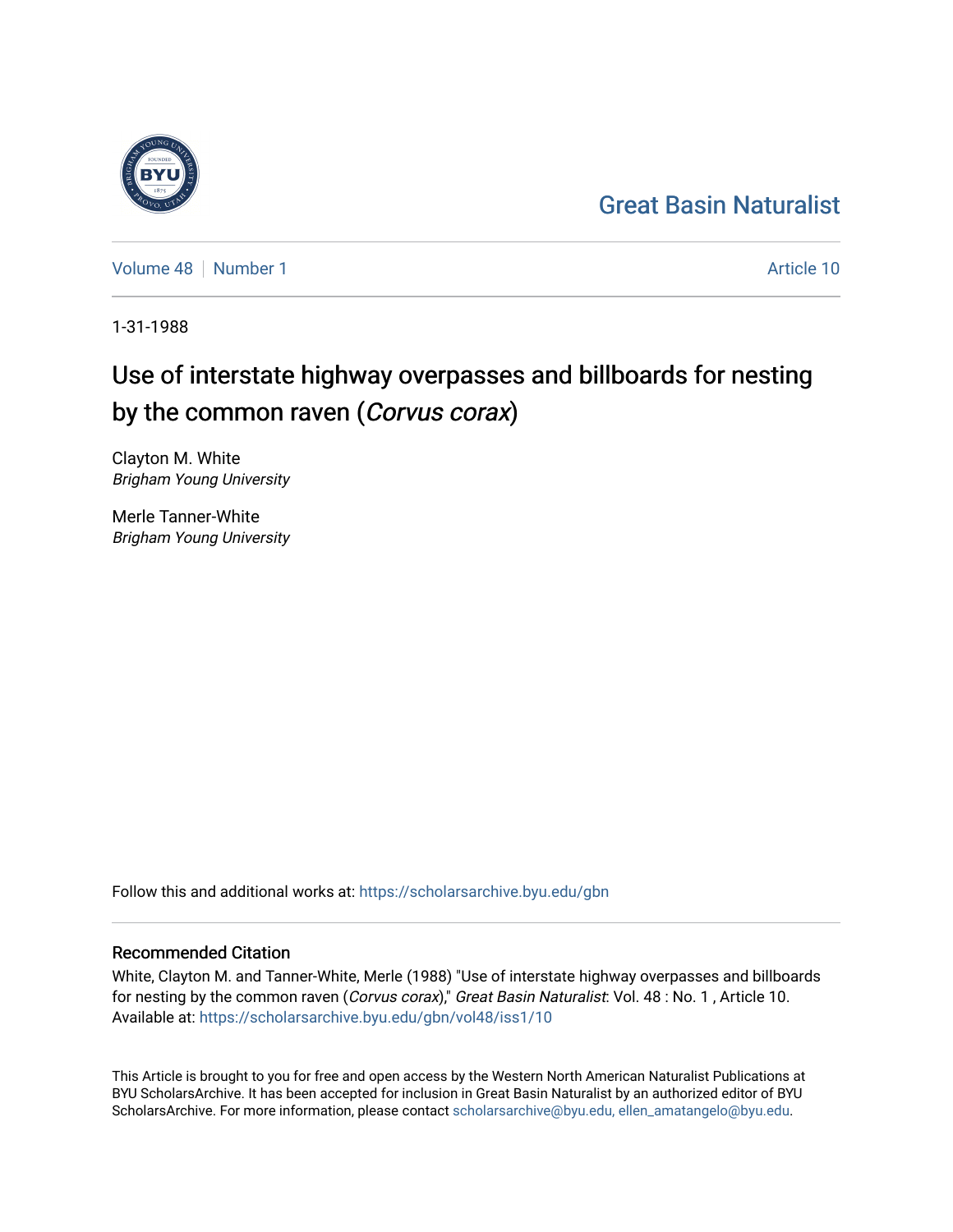#### USE OF INTERSTATE HIGHWAY OVERPASSES AND BILLBOARDS FOR NESTING BY THE COMMON RAVEN {CORVUS CORAX)

Clayton M. White' and Merle Tanner-White"

AbstraCT.—Common ravens are usually rather shy birds around their nests and avoid nesting too near human activity. We here report the use of overpasses along heavily traveled Interstate Highway <sup>84</sup> in Idaho and Utah for nest placement. Nests are within <sup>6</sup> m of passing vehicles.

The feral pigeon *(Columba livia)* is a common inhabitant of overpasses and underpasses along interstate highway systems. Also, throughout the Great Basin at least, the cliff {Hirundo pyrrhonota) and barn (Hirundo rustica) swallows frequently nest on these structures. The western kingbird (Tyrannus verticalis) has also built nests on overpasses. A thorough survey of over- and underpasses would probably reveal numerous bird species nesting on them.

The common raven (Corvus corax), while widespread and often common, tends to be a shy species and nests in remote areas, especially in the eastern LInited States (Hooper 1977, Knight and Call 1981). Although it is not as retiring in the Great Basin, it nonetheless nests in areas more or less removed from busy human activity, especially as compared to the American crow {Corvus brachyrhynchos) that may nest in woodlots surrounding homes. Prior to the arrival of settlers in the Great Basin, ravens doubtless primarily used cliffs for nesting. Since the arrival of settlers, many man-made structures have been used for nest placement (Knight and Call 1981), usually re mote from excessive human activity. Currently, high-tension steel pylons for electric transmission line support or other power line poles are being used with increasing fre quency by ravens for nesting (personal observation, Steenhof et al. 1985). For example, along Interstate Highway 80 north of Rye Patch, Nevada, we found 10 nests on power poles within a distance of 21.7 km. Seven of the nests had young or adults present. The closest 2 nests with pairs were 0.64 km apart.

This may have resulted from the poles providing new nesting habitat in areas formerly nestsite limited but not food limited. The list of other man-made structures used by ravens for nest placement includes such things as buildings, windmills, and artificial platforms built for hawk nesting (Howard and Hilliard 1980, Knight and Call 1981, McBee 1927). A rail road bridge (Johnson 1899) was used for merly, the nest being located 0.6 m from the rails where a train passed four times daily.

Because overpasses structurally resemble cliff^s, it is not surprising that ravens would use them. However, because of the retiring nature of ravens, it is noteworthy that they nested so close to busy vehicular traffic. This is the first report of which we are aware wherein ravens are documented nesting over interstate highways or freeways. We found seven raven nests on overpasses within a 466 km stretch of Highway 1—84 between Boise, Idaho, and Brigham City, Utah, in 1986 and 1987. An additional nest was found in the same general area in 1978.

In the 466 km, 69 overpasses were examined. Of these, 12 were constructed in such a way that there were no ledges or other struc tures for nest placement. From the Wendall-Hagerman area south, to at least the Rupert-Declo area, the land is so intensively and extensively erop-farmed that ravens are not seen there (although nesting crows may be seen). Between these two areas there is one stretch of interstate along which native vegetation occurs, but <sup>a</sup> stretch of about 107 km is deemed not suitable for rayen nesting. (The development of cropland, unless extreme,

<sup>&</sup>lt;sup>1</sup>Department of Zoology. Brigham Young University, Provo, Utah 84602.

<sup>&</sup>lt;sup>2</sup>College of Physical and Mathematical Sciences, Brigham Young University, Provo, Utah 84602.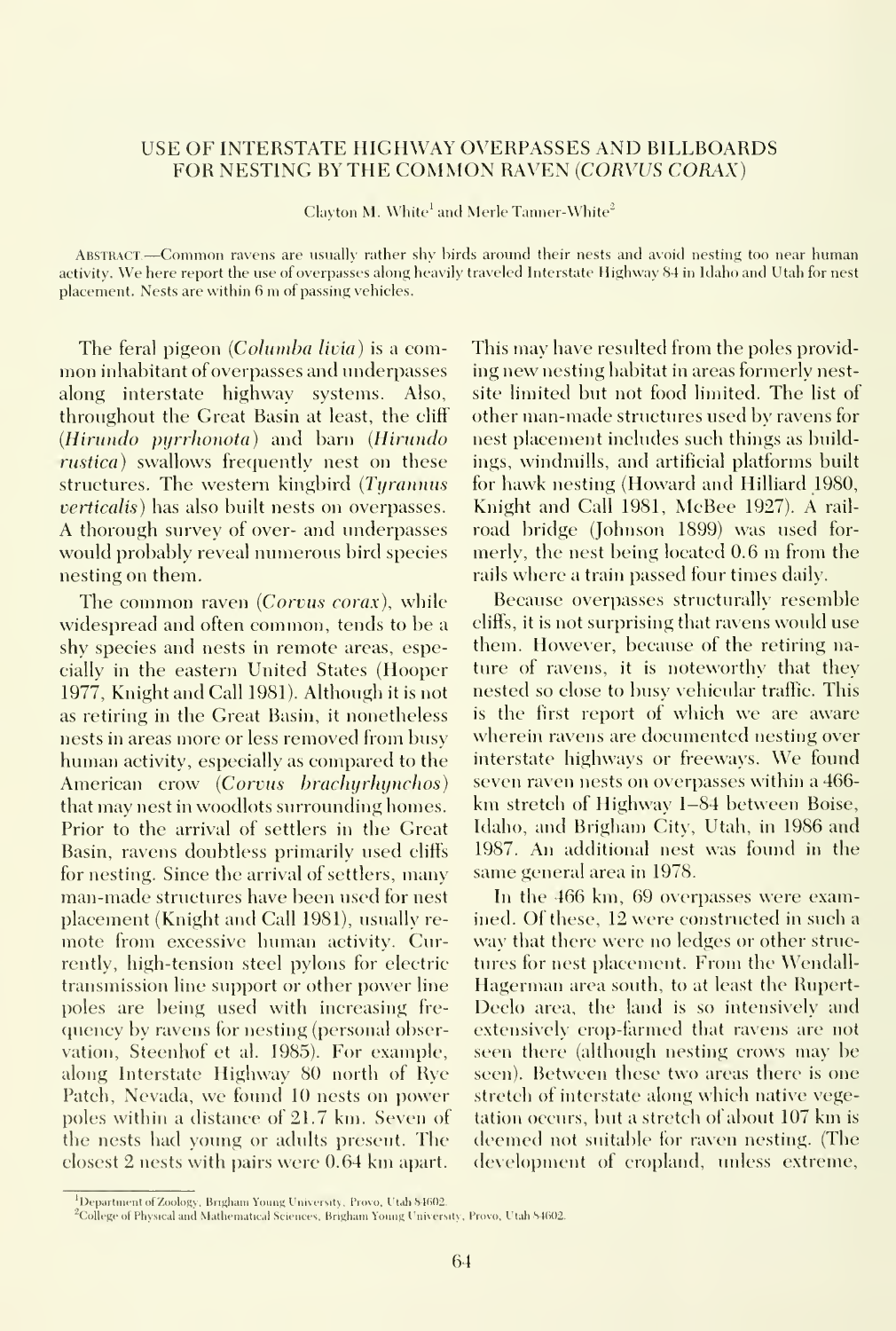does not necessarily exclude ravens). There are 22 overpasses in this 107 km, a disproportionate number for the distance, but results because there are many more roads in developed areas. In the mixed native grass and brush vegetation areas one may travel long distances through which no roads cross the interstate. Twenty-four overpasses occur in areas we categorized as native vegetation of mixed grass and brush. Between the junction of 1-84 and 1-86 and Tremonton, Utah, we judged the habitat to be a complex mosaic of cropland and native vegetation. This area has many ravens, covers 166 km, and contains 22 overpasses and underpasses. Based on habitat and overpass structure, then, we judged only 25 overpasses available to ravens for nesting. We extended our survey to Brigham City, Utah, in spite of extensive crop development between Tremonton and Brigham City, be cause ravens nest on a steel electric power pylon <sup>300</sup> m from the interstate near Brigham City and could thus easily have used an overpass.

In May 1986 we found <sup>a</sup> raven nest on the Power Plant Road overpass (Exit 129) of 1-84 at the Gooding-Elmore County line in Idaho. It was situated on the top of a pillar support of the overpass that was in the area between south- and northbound traffic lanes (Fig. 1). The nest was about 7.2 m from the nearest road edge and 5.5 m above the southbound traffic lanes. The intact condition of regurgitation pellets below the nest and the amount of fecal stain suggested that the nest was used in 1985 or, at the latest, 1984. The good construction and size of the nest suggested that it had been used more than one year. By May 1987 no pellets remained intact.

In May 1986 <sup>a</sup> second nest was found on the overpass at the Malta-York exit (Exit 228) of 1-84, Cassia County, Idaho. Its location on the overpass, as shown in Figure 1, was about <sup>1</sup> m from the nearest road edge and 5.5 m above the traffic. It was not in use, its state of disrepair suggesting that it had not been used for three or four years. In September 1986 it showed further disrepair, and by May 1987 only a dozen or so sticks remained.

About 4.8 km further south (mile 230.5) another overpass (without an exit) crosses 1-84. There was a partially constructed nest on the southbound traffic side in the same location as above. The nest consisted of about



Fig. 1. Nest on Power Plant overpass in Idaho showing position of nest relative to traffic. Overpasses with the type of pillar support shown were those types of construction most easily used by ravens in Idaho. The nest is indicated by the arrow.

15-20 sticks and <sup>a</sup> couple of mammal ribs (calf size?). In May 1987 <sup>a</sup> nest of similarly poor construction was on the opposite side of the overpass above the northbound traffic lane. These two nests and the one 4.8 km north may have been built by the same birds and, at least the latter two, were probably never used.

On <sup>14</sup> May 1987 <sup>a</sup> fifth nest was found above the northbound traffic at Exit 32 (Ranch Road) of 1-84 in Box Elder County, Utah. The construction style of the overpass and, consequently, nest placement were different from the above four nests (Fig. 2). The nest was about <sup>6</sup> m to the left of the inside traffic lane and 6.1 m above the traffic. At least three young, approximately two weeks old, were in the nest. Wings of two fledgling meadowlarks {Sturna neglecta ) were below the nest. On 23 May the three young were about one week from fledging. On <sup>13</sup> June at least two young had fledged.

At the Howell underpass (Exit 26) in Box Elder Countv, Utah, two more nests were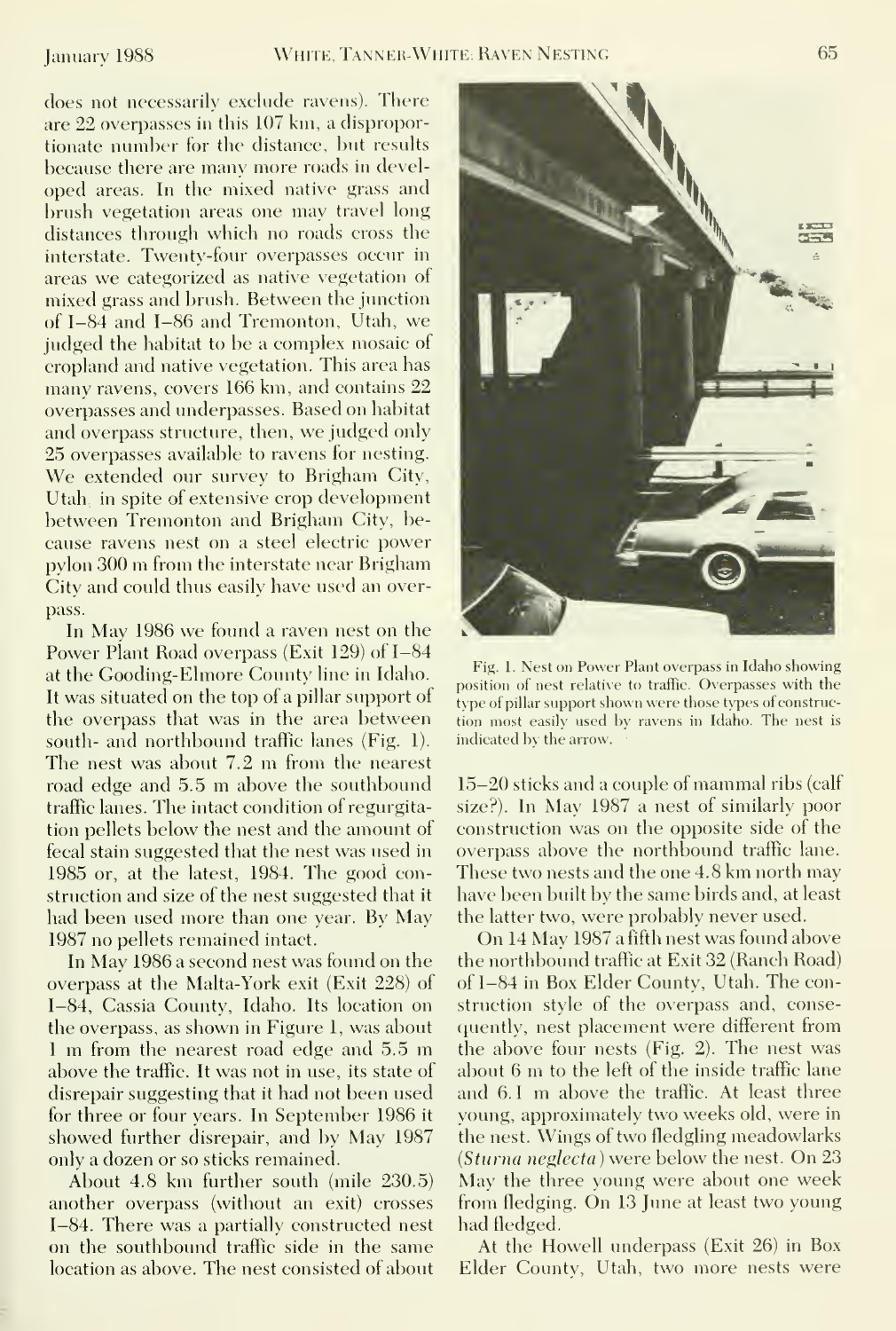## 66 Great Basin Naturalist Vol. 48, No. <sup>1</sup>



Fig. 2. Overpass construction mode inI'tah used hy ravens. This nest was used in 1987, and its location is indicated by the arrow in the upper figure (also shows an adult leaving the nest). In the lower figure, young nearly ready to fledge (23 May) are shown in the nest.